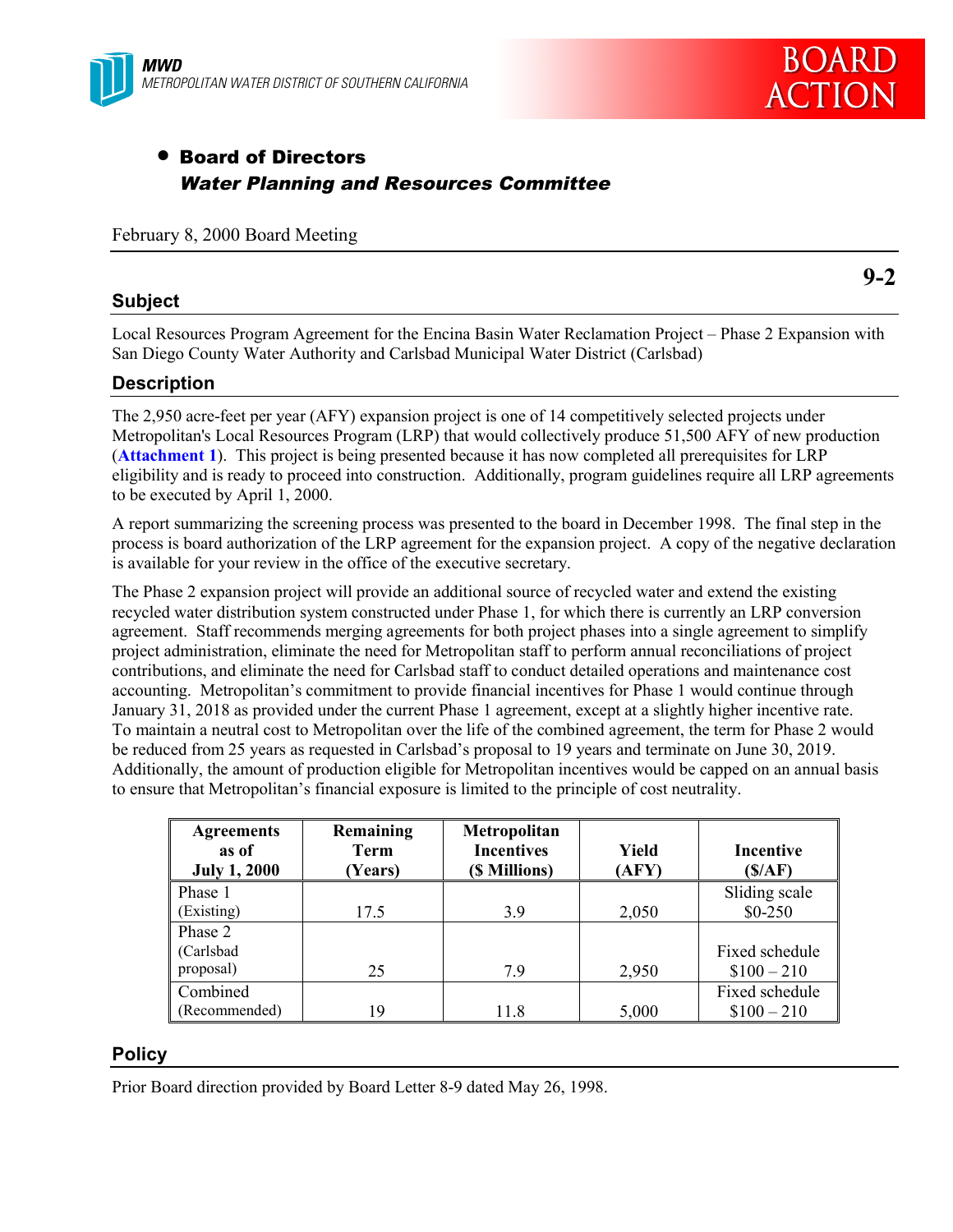### **Board Options/Fiscal Impacts**

#### **Option #1**

- A. Review and consider information provided in the project's mitigated negative declaration and adopt the Lead Agency's findings related to the Phase 2 Project; and
- B. Authorize the General Manager to execute an LRP agreement that combines both Phases 1 and 2 of the Encina Basin Water Reclamation Project to provide incentive payments that begin at \$210 per acre-foot in fiscal year 2000-01 and are incrementally reduced in future years. The payment in fiscal year 2018-19 (last year) would be \$100 per acre-foot.

**Fiscal Impact:** About \$7.9 million over 19 years for the Phase 2 Expansion Project. Metropolitan's existing financial incentive obligation under Phase 1 is about \$3.9 million over 17.5 years. The fiscal impact for both phases is about \$11.8 million over 19 years.

#### **Option #2**

- A. Review and consider information provided in the project's mitigated negative declaration and adopt the Lead Agency's findings related to the Phase 2 Project; and
- B. Authorize the general manager to execute an LRP agreement for the Phase 2 Project only that provides incentive payments over 25 years that begin at \$210 per acre-foot in fiscal year 2000-01 and are incrementally reduced in future years. The payment in year 25 would be \$100 per acre-foot. The Phase 1 agreement is to remain unchanged.

**Fiscal Impact:** About \$7.9 million over 25 years.

#### **Option #3**

Defer entering a LRP agreement.

**Fiscal Impact:** Would avoid future payments totaling about \$7.9 million over 25 years. Metropolitan's existing financial incentive obligation under Phase 1 for about \$3.9 million over 17.5 years would be unchanged.

#### **Staff Recommendation**

Option #1

pher 11 1/21/00

*Stephen N. Arakawa, Acting Manager Water Resource Management*

1/24/2000S *General Manager Date*

*Date*

**Attachment 1**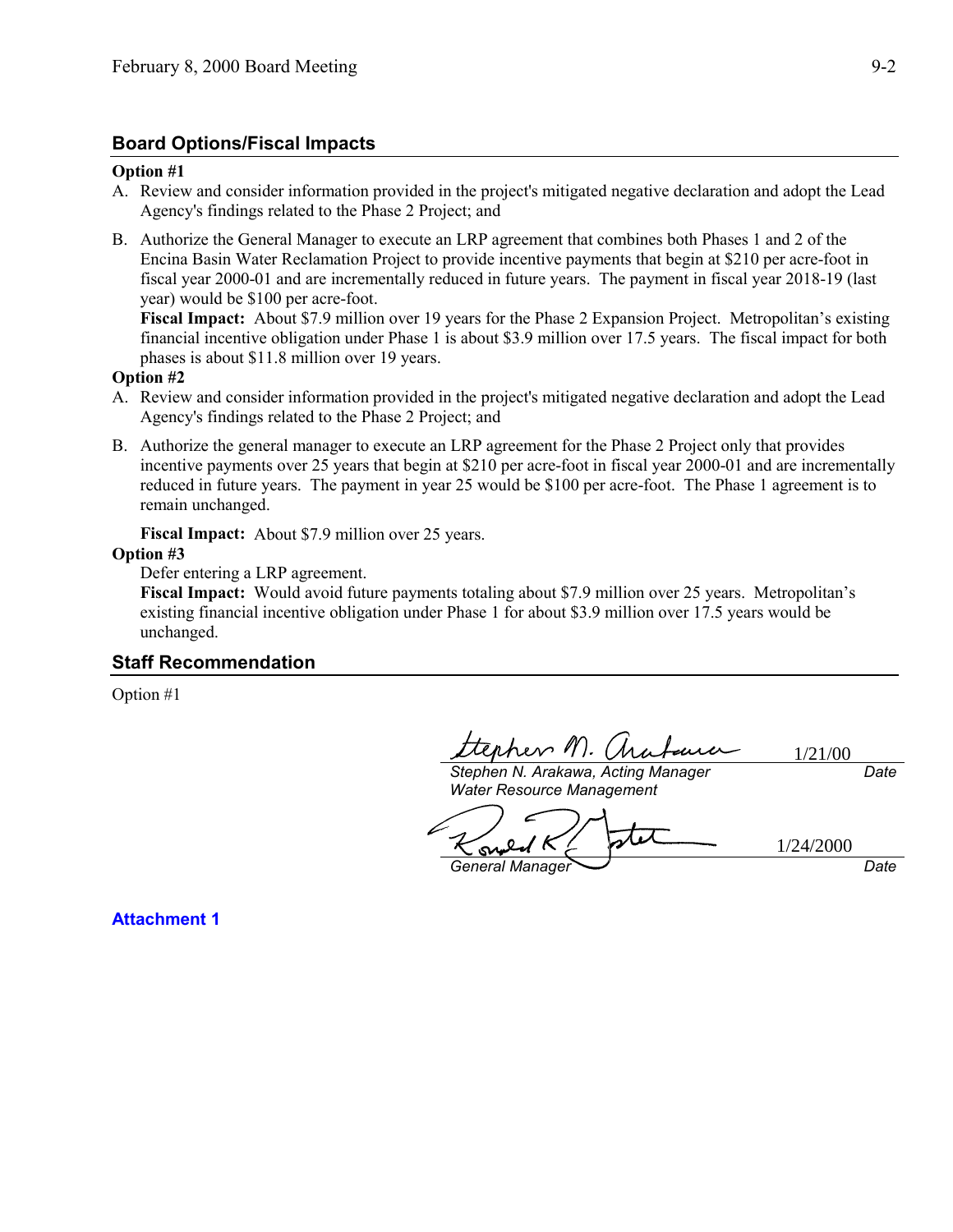### **Detailed Report**

### Local Resources Program Background

In June 1998, with endorsement of the member agencies, Metropolitan Board of Directors established the Local Resources Program (LRP). Metropolitan issued a competitive Request for Proposals (RFP) for 53,000 acre-feet per year (AFY) of production. Twenty-eight proposals were received and in the ensuing two-month period reviewed, by a committee made up of Metropolitan staff and water resource consultants using weighting criteria for ranking factors adopted by the Board. In December 1998, staff reported to the Board that the review committee identified 14 projects that best meet the selection criteria. Those 14 projects would collectively yield about 51,500 AFY (see Figure 1).

Project implementation would help the region meet the year 2020 goal of 500,000 AFY for recovered groundwater and recycled water production. An estimated 125,000 AFY shortfall in meeting the goal was identified in the RFP. This locally developed water improves regional water supply reliability by displacing requirements for future Metropolitan capital improvements and water importation.

### Project Features

The 2,950 AFY Encina Basin Water Reclamation Project – Phase 2 (Phase 2 expansion project) is one of the 14 selected projects and complies with LRP criteria adopted by Metropolitan's Board in June 1998. The Phase 2 expansion project involves construction of a new water reclamation treatment plant, expanding the treatment capacity at the existing Meadowlark Water Reclamation Plant, and expansion of the existing distribution system with construction of about 15 miles of pipeline and ancillary equipment. This Phase 2 expansion project will reduce the demand for an equal amount of potable supplies from Metropolitan that Carlsbad Municipal Water District (Carlsbad) would have delivered to current and future customers. Carlsbad will construct and operate the Project. Page 4 of this attachment provides a description of project features for both phases.

### Existing LRP Agreement

The Phase 2 expansion project will provide an additional source of recycled water and extend the existing recycled water distribution system constructed under Phase 1, for which there is currently an LRP conversion agreement. Terms of the existing Phase 1 agreement specify Metropolitan's sliding scale incentive payments of \$0-250 per acre-foot, subject to annual reconciliation of Phase 1 project contributions at the end of each fiscal year. The conversion agreement terminates on January 31, 2018.

Carlsbad requested that Metropolitan combine both project incentive agreements under new program rules, because it would be difficult to segregate operations and maintenance (O&M) costs between the two phases to strictly adhere to the Phase 1 agreement terms. Staff concurs and proposes that the Phase 1 agreement be terminated at the end of this fiscal year and combined with Phase 2 with the same fixed contribution schedule proposed under Phase 2. Hence, both phases would receive equal incentives. These incentives will change on an annual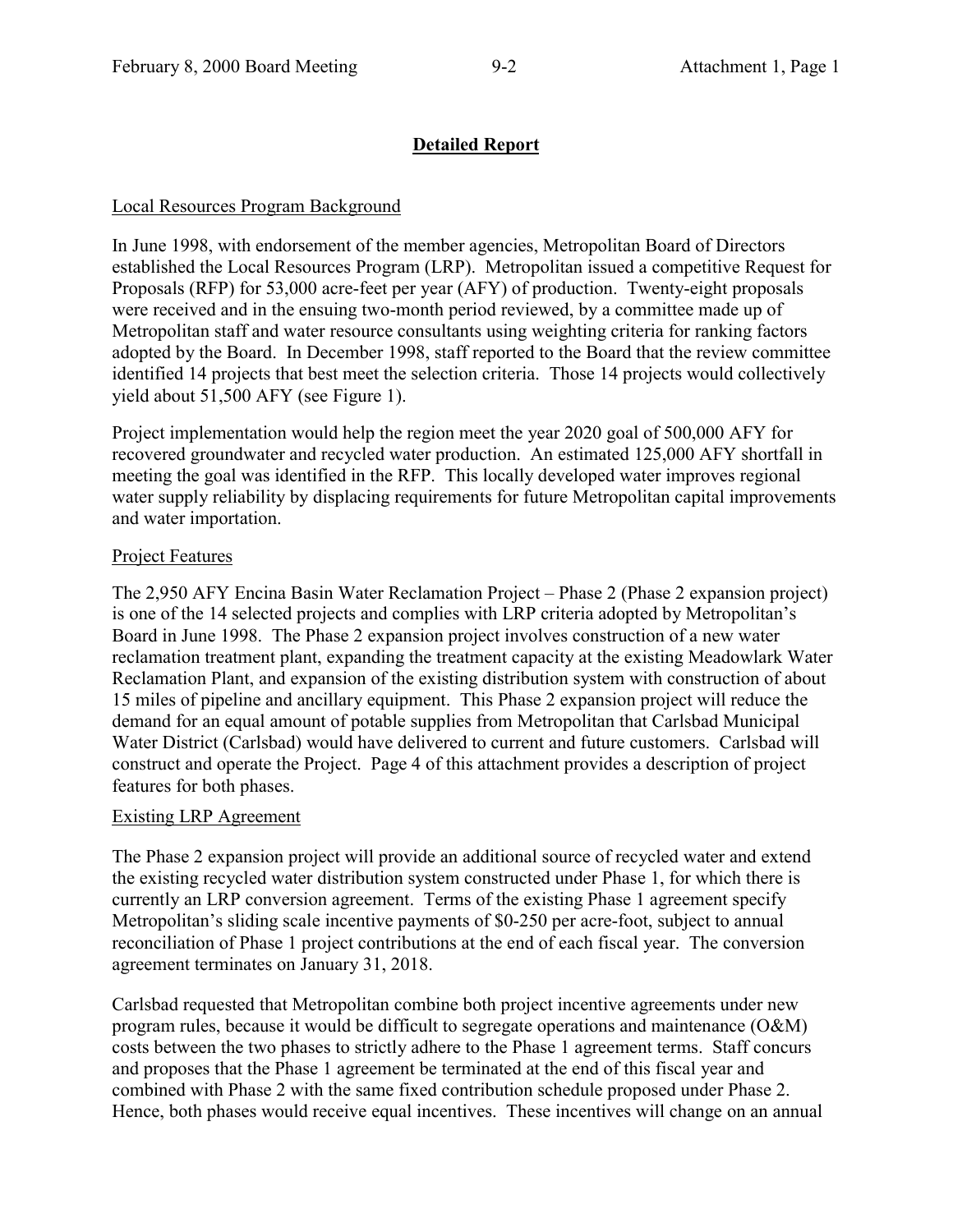basis starting with \$210 per acre-foot in 2000 and end with \$100 per acre-foot in 2019 (See Page 6 of this attachment). Metropolitan's commitment to provide financial incentives for Phase 1 would continue through January 31, 2018 as provided under the current Phase 1 agreement, except at a slightly higher incentive rate. To maintain a neutral cost to Metropolitan over the life of the combined agreement, the term for Phase 2 will be reduced from 25 years as requested in Carlsbad's proposal to 19 years and terminate on June 30, 2019. Additionally, the amount of production eligible for Metropolitan incentives will be capped on an annual basis to ensure that Metropolitan's financial exposure is limited to the principle of cost neutrality. A corresponding annual contribution beginning in fiscal year 2000-2001 through 2018-19 will be included in future O&M budgets. Metropolitan will provide up to \$1 million annually for a total contribution of about \$11.8 million for about 81,000 acre-feet for both phases. Metropolitan's financial contribution to both phases would be provided to Carlsbad through the San Diego County Water Authority (SDCWA) under a new 19-year agreement that commences on July 1, 2000. Page 6 of this attachment is a schedule of Metropolitan's projected annual contribution to the Project for a combined agreement.

| <b>Agreements</b><br>as of<br><b>July 1, 2000</b> | Remaining<br><b>Term</b><br>Years) | Metropolitan<br><b>Incentives</b><br>(\$ Millions) | <b>Yield</b><br>(AFY) | <b>Incentive</b><br>(S/AF) |
|---------------------------------------------------|------------------------------------|----------------------------------------------------|-----------------------|----------------------------|
|                                                   |                                    |                                                    |                       |                            |
| Phase 1                                           |                                    |                                                    |                       | Sliding scale              |
| (Existing)                                        | 17.5                               | 3.9                                                | 2,050                 | $$0-250$                   |
| Phase 2                                           |                                    |                                                    |                       |                            |
| (Carlsbad                                         |                                    |                                                    |                       | Fixed schedule             |
| proposal)                                         | 25                                 | 7.9                                                | 2,950                 | $$100 - 210$               |
| Combined                                          |                                    |                                                    |                       | Fixed schedule,            |
| (Recommended)                                     | 19                                 | 11.8                                               | 5,000                 | $$100 - 210$               |

### Metropolitan Benefits

Approval of the Phase 2 project expansion will increase the amount of recycled water produced and beneficially used in Carlsbad's service area, provide operational flexibility and system reliability, and reduce an equal amount of imported water that would have been supplied by Metropolitan. Merging agreements for both project phases into a single agreement would simplify project administration, eliminate the need for Metropolitan staff to perform annual reconciliations of project contributions, and eliminate the need for Carlsbad staff to conduct detailed operations and maintenance cost accounting.

### Environmental Documentation

Pursuant to the California Environmental Quality Act (CEQA), the Department, acting as the Lead Agency, has prepared and approved a Mitigated Negative Declaration for the Phase 2 project expansion. Metropolitan will not be responsible for implementing any of the mitigation measures associated with the Project. Metropolitan, as a Responsible Agency due to its financial participation in the Project, is required to review and consider the information provided in the Mitigated Negative Declaration prior to reaching a decision on the Project. Copies of the Lead Agency's Mitigated Negative Declaration and Notice of Determination are available for your review in the office of the Executive Secretary. No further environmental documentation is necessary for you to act upon in this matter.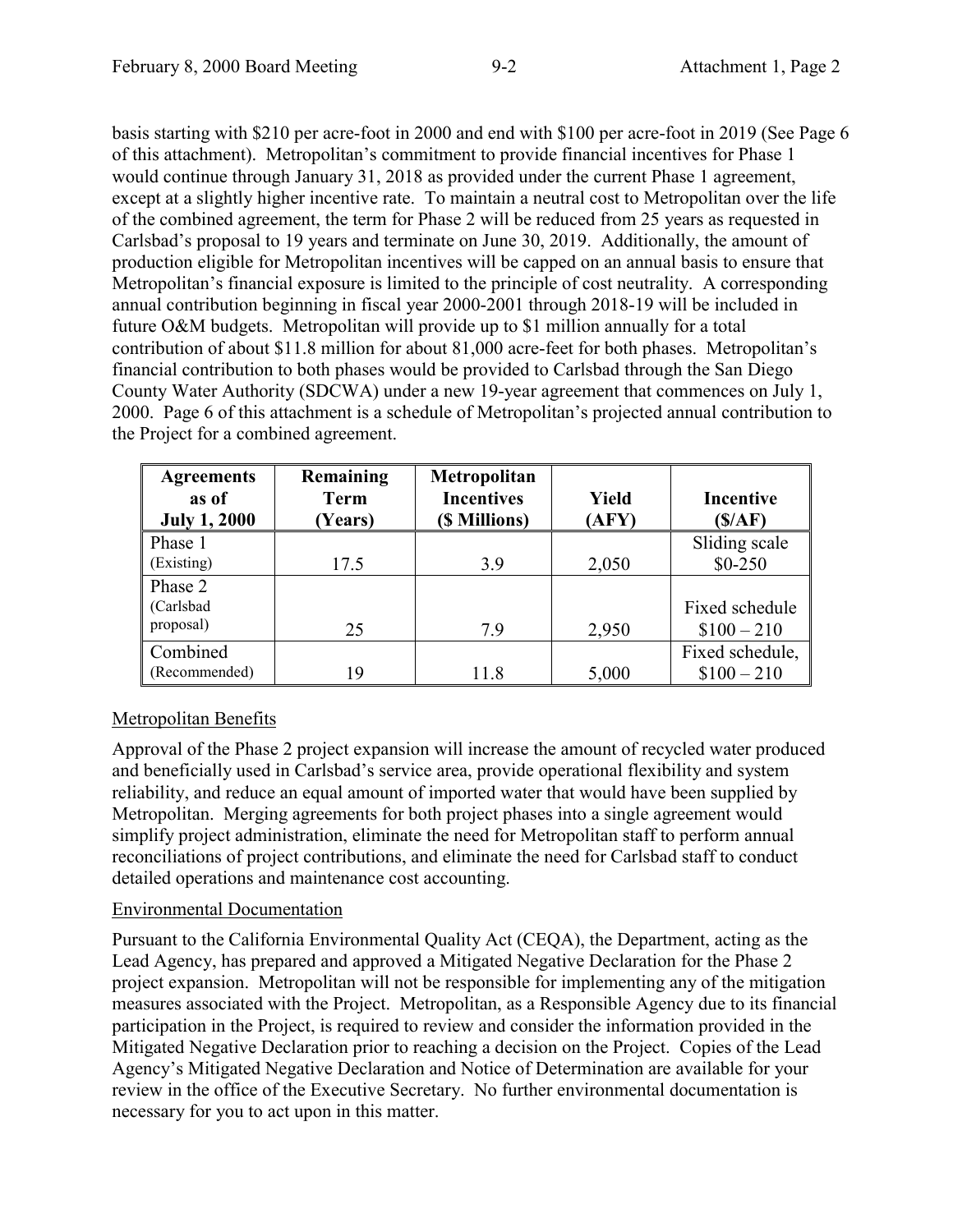# **LOCAL RESOURCES PROGRAM 14 Selected Projects Fi gure 1**

|                                                 | <b>Ultimate</b> | Financial | <b>Total MWD</b> | Agreement | Total     | <b>MWD</b>       |           |
|-------------------------------------------------|-----------------|-----------|------------------|-----------|-----------|------------------|-----------|
|                                                 | Yield           | Incentive | Contribution     | Term      | Yield*    | <b>Board</b>     | Executed  |
| <b>Selected Projects</b>                        | (AFY)           | (\$/AF)   | (3)              | (yrs.)    | (AF)      | Approval         | Agreement |
| Westlake Wells - Tapia WRF Intertie Project     | 150             | 130       | 78,000           | 4         | 600       | $\boldsymbol{X}$ | X         |
| <b>Temescal Basin Desalting Facility</b>        | 10,000          | 100       | 25,000,000       | 25        | 250,000   | $\boldsymbol{X}$ | X         |
| Dry Weather Runoff Reclamation Facility         | 280             | 150       | 1,050,000        | 25        | 7,000     | $\mathsf{x}$     | X         |
| <b>Colored Water Treatment Facility</b>         | 11,300          | 97-169    | 37,115,824       | 25        | 277,792   | $\boldsymbol{X}$ | X         |
| <b>Alamitos Barrier Reclaimed Water Project</b> | 3,024           | 151-209   | 13,636,728       | 25        | 74,088    | $\boldsymbol{X}$ |           |
| Olivenhain Recycled Project - SE Quadrant       | 1,788           | 150       | 4,076,400        | 20        | 27,176    | $\boldsymbol{X}$ | X         |
| <b>Otay Recycled Distribution Expansion</b>     | 8,515           | 160-200   | 21,637,465       | 24        | 125,880   | X                | X         |
| Santa Margarita Non-Domestic System             | 2,772           | 77-214    | 6,538,416        | 25        | 65,951    | X                |           |
| <b>Moulton Niguel Phase 4 Expansion</b>         | 1,276           | 154       | 3,821,356        | 20        | 24,814    | $\mathsf{X}$     |           |
| Harbor Water Recycling Project                  | 5,000           | 86-139    | 13,595,000       | 24        | 120,000   | $\boldsymbol{X}$ |           |
| Capistrano Valley Non-Domestic System           | 2,895           | 150       | 9,591,300        | 25        | 63,942    |                  |           |
| <b>Juan Well Filter Facility</b>                | 900             | 75        | 472,500          | 7         | 6,300     |                  |           |
| <b>Encina Water Reclamation Phase 2</b>         | 2,950           | 100-210   | 7,975,685        | 25        | 62,750    |                  |           |
| Rincon del Diablo Recycled Water Program        | 648             | 15-250    | 648,785          | 11        | 4,633     |                  |           |
| Total                                           | 51,498          |           | 145,237,459      |           | 1,110,926 |                  |           |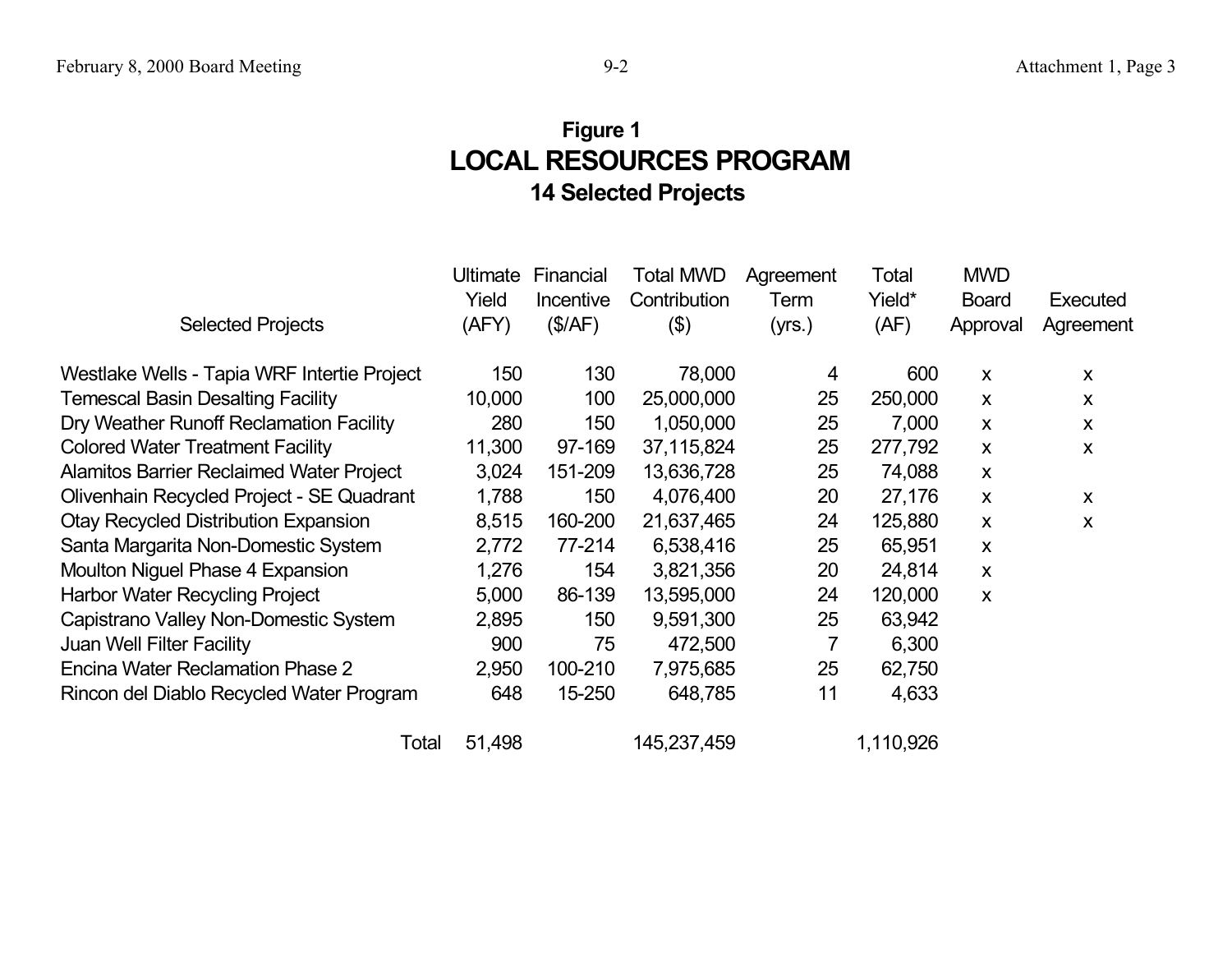### **Encina Basin Water Reclamation Project – Phases 1 and 2**

### **Project Description**

### Overview:

The Encina Basin Water Reclamation Project – Phases 1 and 2 (Project) is owned and operated by the Carlsbad Municipal Water District (Carlsbad). Under the Project, approximately 5,000 acre-feet per year (AFY) would be delivered to Carlsbad recycled water customers for landscape, agricultural, commercial and industrial purposes. The Project is located entirely within the Carlsbad's service area immediately south of Palomar Airport Road and west of El Camino Real (see Figure 1).

### Sources of Recycled Water

### *1. Meadowlark Water Reclamation Facility*

Under Phase 1, the Project currently receives Recycled Water from two external sources. The majority of the Project's water needs are supplied by the Meadowlark Water Reclamation Facility (Meadowlark), which is owned and operated by Vallecitos Water District (Vallecitos). Meadowlark provides primary, secondary and tertiary treatment to wastewater with a current capacity of about 2 million gallons per day. Recycled water from Meadowlark is delivered to the Project through Vallecitos' fail-safe pipeline. Recycled water in the fail-safe pipeline which is not used by the Project is delivered to the Encina Water Pollution Control Facility (Encina) and then discharged to the ocean. Carlsbad has entered into an agreement with Vallecitos to purchase up to 2,040 AFY from Meadowlark. Meadowlark, the Mahr Reservoir and Vallecitos' fail-safe pipeline are pre-existing and not part of the Project.

### *2. Gafner Water Reclamation Plant*

Another existing source of water is the Gafner Water Reclamation Plant (Gafner), which is owned and operated by Leucadia County Water District (Leucadia). Gafner provides primary, secondary and tertiary treatment and has a current capacity of about 0.75 million gallons per day. Raw wastewater can also be sent to Encina via a separate pipeline from Gafner. At Leucadia's discretion, secondary treated wastewater can be pumped back from Encina to Gafner for tertiary treatment. Carlsbad has entered into a take-or-pay agreement with Leucadia to purchase a minimum of 394 AFY from Gafner for recycled water deliveries supplied only to La Costa South Golf Course. Gafner and Encina are pre-existing and not part of the Project.

### *3. Carlsbad Water Recycling Facility*

Included in the development of Phase 2 facilities is construction of the proposed 5 million gallons per day Carlsbad Water Recycling Facility (CWRF). CWRF will provide tertiary treatment of secondary effluent from Encina and serve recycled water to the Project. Additional facilities may include reverse osmosis to reduce total dissolved solids levels in recycled water.

### Project Facilities

### *Phase 1*

Phase 1 of the Project consists of a distribution system, conversion of two potable water reservoirs to recycled water use and installation of potable water pipelines to replace pipelines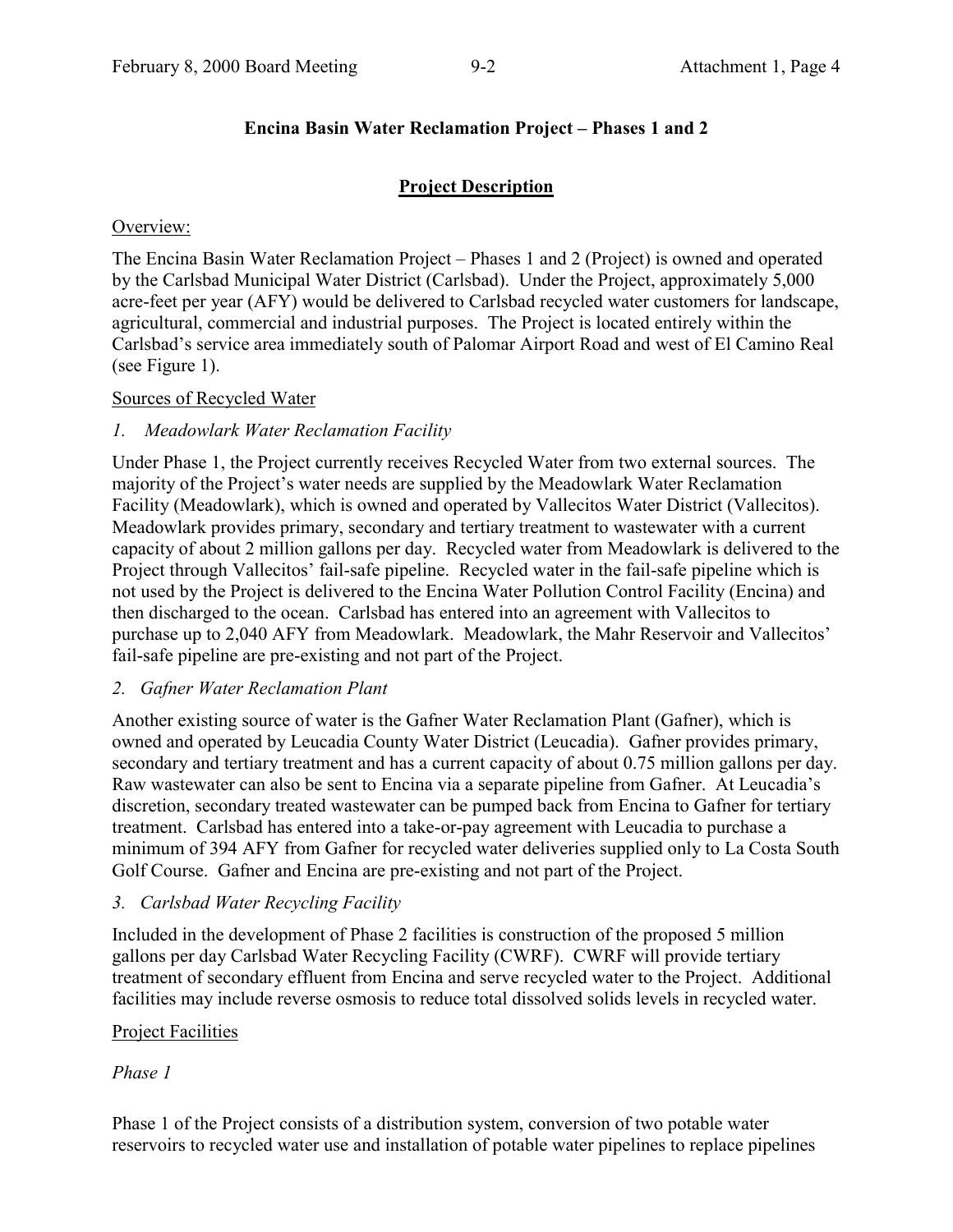converted to recycled water use. The distribution system includes about six miles of recycled water pipeline, pumping facilities and a one-mile pipeline to replace the existing potable water pipeline that will be converted for recycled water use. Both the La Costa North and South Golf Courses receive recycled water from the Project via existing, non-project pipelines. In addition, the Project includes capital improvements to the Meadowlark including modifications to the effluent pump station, construction of a diversion structure and installation of electrical and instrumentation equipment.

### *Phase 2*

Phase 2 of the Project will involve construction of a new 5 million gallons per day Carlsbad Water Recycling Facility, extension of the existing distribution system with about 75,000 feet of new recycled water pipeline to serve new users, construction of a new pump station, and conversion of the existing Mahr Reservoir for recycled water storage. The Mahr Reservoir is considered pre-existing and not part of the Project despite capital improvements to convert the reservoir from potable to recycled water use.

#### End Users

Recycled water from the Project will be produced for non-potable landscape, agricultural, commercial and industrial purposes within Carlsbad's service area.

#### Points of Connection

Project facilities shall terminate at the points of connection to the Project's sources of supply, brine disposal facilities, Mahr Reservoir, the potable distribution systems, sewer systems, storm drains, groundwater extraction systems, Vallecitos' fail-safe pipeline, and meter connections to End Users.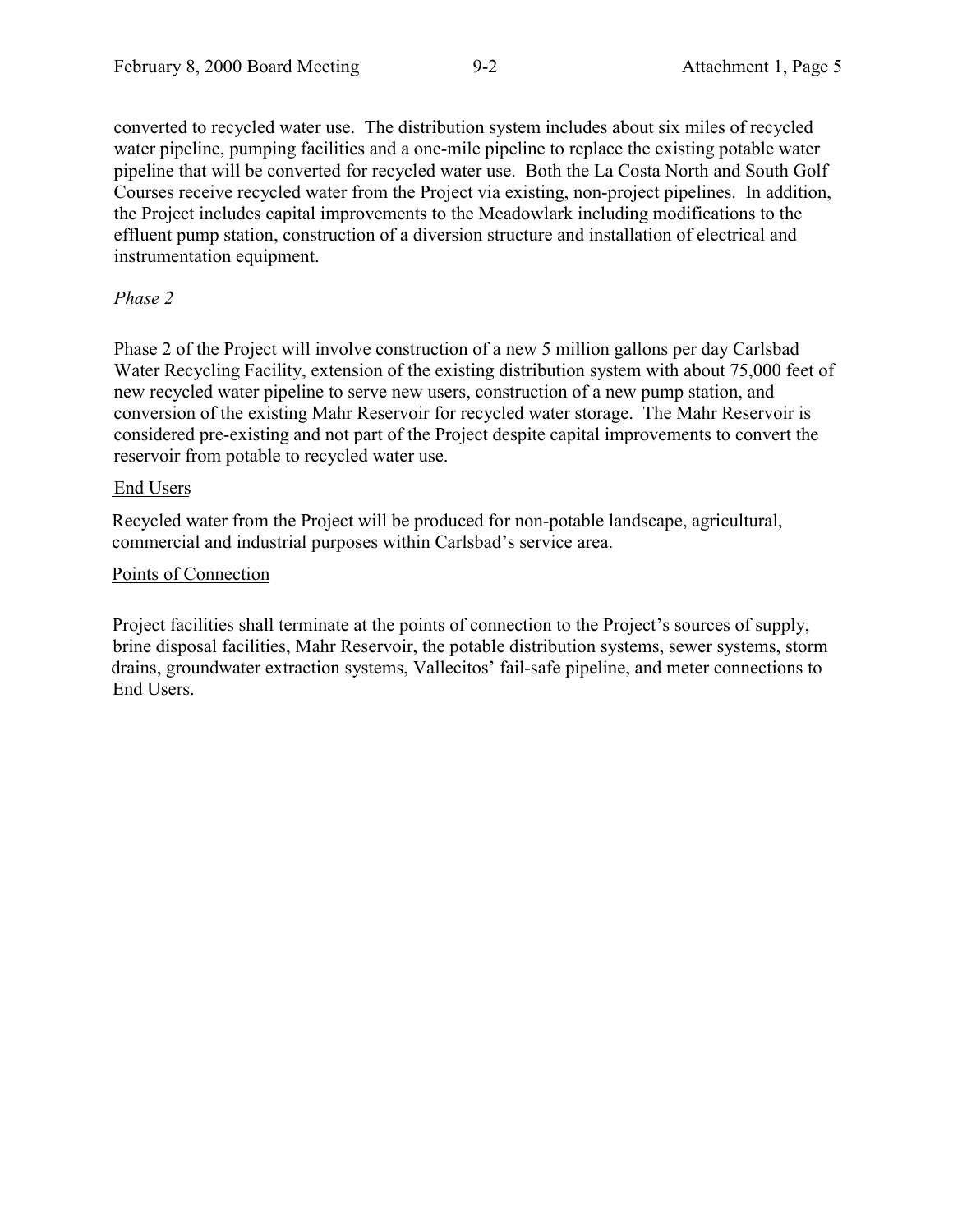| <u>Fiscal Year</u> | <b>Incentive</b><br><b>Rate</b><br>(S/AF) | Phase 1<br><b>Production</b><br>(AF) | Phase 2<br>Production<br>(AF) | <b>Total Annual</b><br><b>Contribution</b><br>$\left( \mathbb{S}\right)$ |
|--------------------|-------------------------------------------|--------------------------------------|-------------------------------|--------------------------------------------------------------------------|
| 2000-2001          | 210                                       | 2,050                                | 200                           | 472,500                                                                  |
| 2001-2002          | 210                                       | 2,050                                | 500                           | 535,500                                                                  |
| 2002-2003          | 210                                       | 2,050                                | 1,000                         | 640,500                                                                  |
| 2003-2004          | 210                                       | 2,050                                | 1,400                         | 724,500                                                                  |
| 2004-2005          | 200                                       | 2,050                                | 1,800                         | 770,000                                                                  |
| 2005-2006          | 200                                       | 2,050                                | 2,200                         | 850,000                                                                  |
| 2006-2007          | 200                                       | 2,050                                | 2,600                         | 930,000                                                                  |
| 2007-2008          | 200                                       | 2,050                                | 2,900                         | 990,000                                                                  |
| 2008-2009          | 200                                       | 2,050                                | 2,950                         | 1,000,000                                                                |
| 2009-2010          | 139                                       | 2,050                                | 2,950                         | 695,000                                                                  |
| 2010-2011          | 100                                       | 2,050                                | 2,950                         | 500,000                                                                  |
| 2011-2012          | 100                                       | 2,050                                | 2,950                         | 500,000                                                                  |
| 2012-2013          | 100                                       | 2,050                                | 2,950                         | 500,000                                                                  |
| 2013-2014          | 100                                       | 2,050                                | 2,950                         | 500,000                                                                  |
| 2014-2015          | 100                                       | 2,050                                | 2,950                         | 500,000                                                                  |
| 2015-2016          | 100                                       | 2,050                                | 2,950                         | 500,000                                                                  |
| 2016-2017          | 100                                       | 2,050                                | 2,950                         | 500,000                                                                  |
| 2017-2018          | 100                                       | 1,200                                | 2,950                         | 415,000*                                                                 |
| 2018-2019          | 100                                       | $\boldsymbol{0}$                     | 2,950                         | 295,000**                                                                |
| <b>Total</b>       |                                           | 36,050                               | 45,050                        | 11,818,000                                                               |

## **Metropolitan's Annual Contribution for a Combined Agreement**

\* Phase 1 payments terminate on January 31, 2018.

\*\* Phase 2 payments terminate on June 30, 2019.